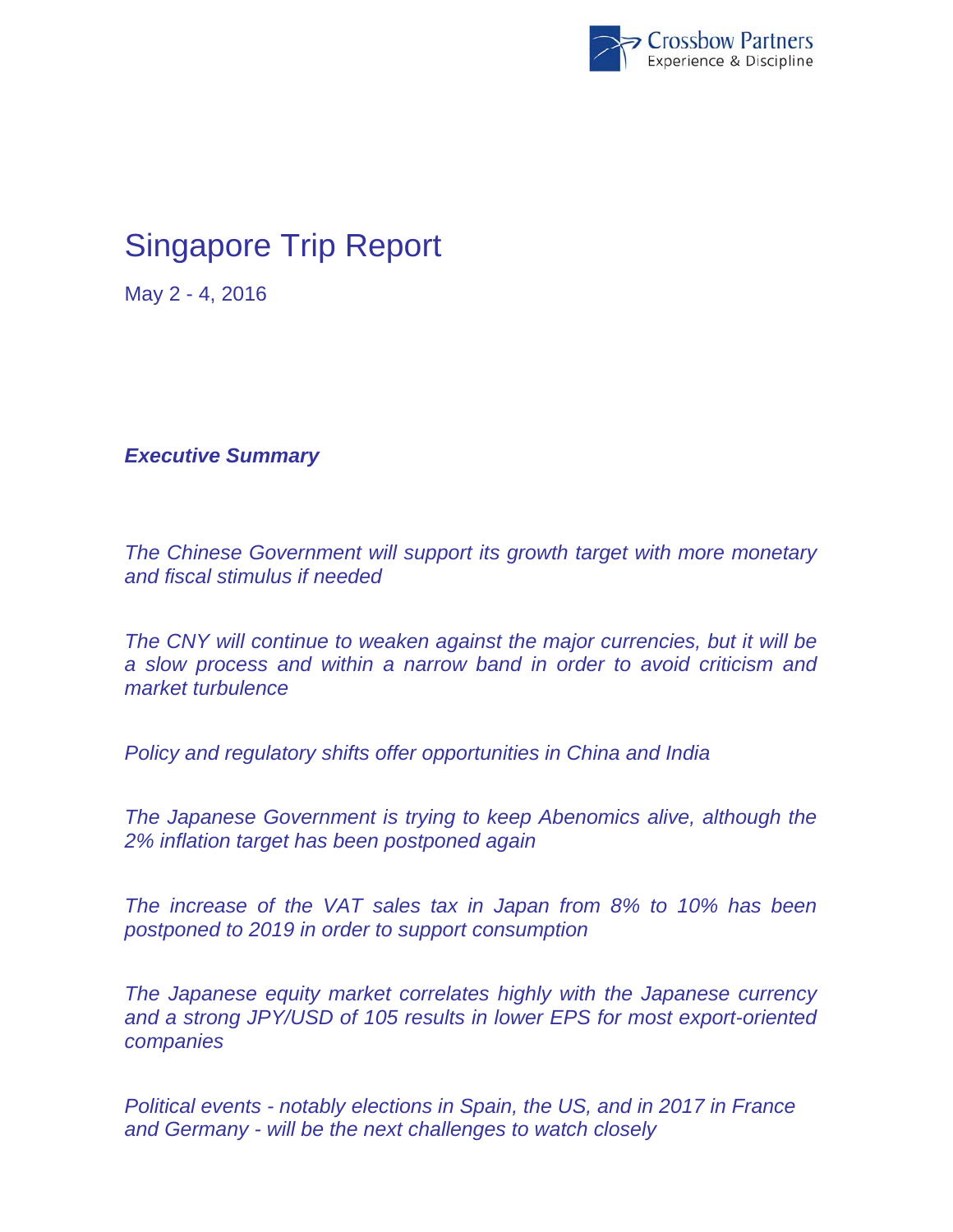

## **Macro Update**

## **China**

China remains risky. It feels a bit like a slow motion car crash. China's economy will likely continue to slow on trend basis without necessarily having a hard landing. It will need continued monetary stimulus and possibly fiscal stimulus. Shifting to 'consumption' from 'investment' will be a long process which is longer-term bearish for commodities and for trade partners who depend heavily on China.

The CNY will continue to weaken against the main currencies. However, the Government will try to keep the currency within a small band, especially compared to the USD in order to avoid negative headlines and further market turbulence. Other Asian countries will need to weaken their currencies in line with China in order to remain competitive.



In 2016, we expect further interest rate cuts in China and India that will help to support the growth of these two large economies.

Opportunities are often policy or regulatory driven. Chinese infrastructure spending boosts the growth prospects for construction and machinery/engineering companies. Regulatory changes put pressure on margins for the gas distribution business. The fight against the Chinese shadow lending market has an impact on margins in some industries.

Large trading oriented funds can influence stock prices in Asia. The heavy weights are Regal in Australia and Segantii in Asia.

## **Japan**

Shortly after hosting May's G7 meeting, Prime Minister Abe announced a widely expected 2.5 year delay for the VAT sales tax increase that had been scheduled for 1Q, 2017. The likelihood of the BOJ delivering another monetary easing package in July is high as underlying inflation numbers continue to disappoint and Upper House elections are scheduled for July 10<sup>th</sup>.

Foreigners have been massive sellers of Japanese stocks, the biggest amount in 18 years. For this reason, domestic small caps have outperformed the large caps traded by foreigners.